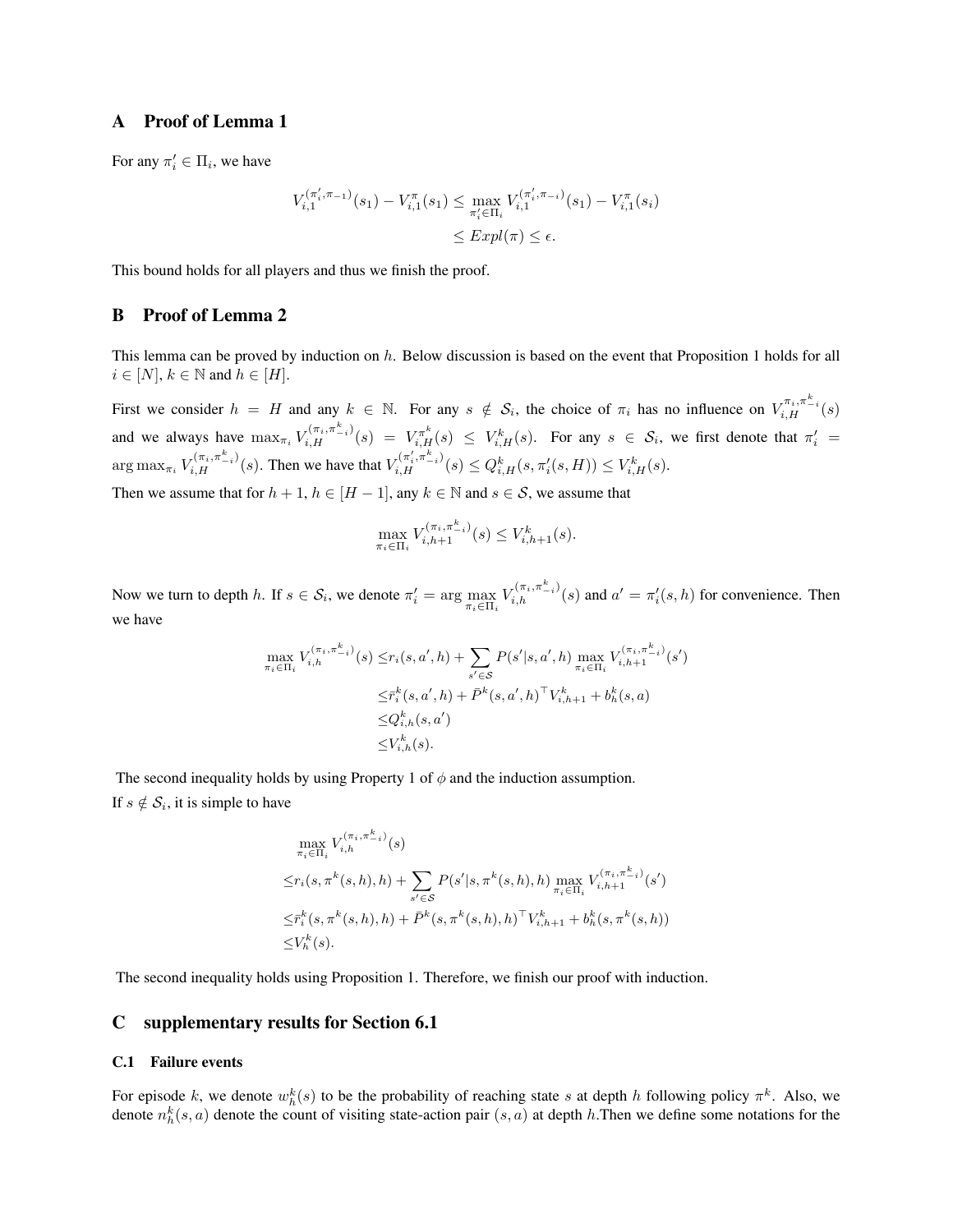proof:

$$
w_{\min} = \frac{\epsilon}{2H^2S}
$$
  
\n
$$
\mathcal{E}_h^k = \{x \in \mathcal{S} \times \mathcal{A} : w_h^k(x) \ge w_{\min}\}
$$
  
\n
$$
\lim p(n) = \ln(\ln(n)).
$$

Notice that  $\epsilon$  only appears in our analysis. Thus our method finds approximate NE for arbitrary  $\epsilon > 0$ , like UBEV does.

Then we define some failure episodes that happen with a small probability. For  $\delta' \in (0, 1)$ , we define

$$
F_{1}^{k} = \left\{ \exists x \in S \times A, \ h \in [H] : n^{k}(x,h) < \frac{1}{2} \sum_{k' < k} w_{h}^{k'}(x) - \ln(\frac{SAH}{\delta'}) \right\}
$$
\n
$$
F_{2}^{k} = \left\{ \exists x \in S \times A, h \in [H] : \ |(\bar{P}^{k}(x,h) - P(x,h))||_{1} > \sqrt{\frac{4}{n^{k}(x,h)} \left( 2\text{llnp}(n^{k}(x,h)) + \ln\left(\frac{3SAH(2^{S} - 2)}{\delta'}\right) \right)} \right\}
$$
\n
$$
F_{3}^{k} = \left\{ \exists x \in S \times A, h \in [H], i \in [N] : |\bar{r}_{i}(x,h) - r_{i}(x,h)| > \sqrt{\frac{1}{n^{k}(x,h)} \left( 2\text{llnp}(n^{k}(x,h)) + \ln\left(\frac{3SAH}{\delta'}\right) \right)} \right\}
$$
\n
$$
F_{4}^{k} = \left\{ \exists x, x' \in S \times A, \ h \in [H], u < h : n^{k}(x,h) < \frac{1}{2}n^{k}(x',u) \sum_{i < k} w_{u,h}^{k}(x|x') - \ln\left(\frac{S^{2}A^{2}H^{2}}{\delta'}\right) \right\}
$$
\n
$$
F_{5}^{k} = \left\{ \exists x \in S \times A, \ h \in [H], i \in [N] : \left| (\bar{P}_{k}(x,h) - P(x,h)) \top V_{i,h+1}^{*,k} \right| \ge \sqrt{\frac{(H-h)^{2}}{n^{k}(x,h)} \left( 2\text{llnp}(n^{k}(x,h)) + \ln \frac{3SAH}{\delta'} \right)} \right\}
$$
\n
$$
F_{6}^{k} = \left\{ \exists x \in S \times A, \ s' \in S, \ h \in [H] : |\bar{P}^{k}(s'|x,h) - P(s'|x,h)| \ge \sqrt{\frac{2P(s'|x)}{n^{k}(x,h)} \left( 2\text{llnp}(n^{k}(x,h)) + \ln \frac{3S^{2}AH}{\delta'} \right)} \right\}
$$

where  $V_{i,h+1}^{*,k}(s) = \max_{\pi_i \in \Pi_i} V_{i,h+1}^{(\pi_i, \pi_{-i}^k)}(s)$  and  $w_{u,h}^k(x|x')$  is the probability to reach x at depth h conditioning on  $x'$ is reached at depth *u* following  $\pi^{k}$ .

**Lemma 3.** *(Probabilities for failure events) For*  $\delta' \in (0, 1)$ *, the bellow inequalities hold* 

 $\mathbb{P}(\cup_{k=1}^{\infty}F_1^k)\leq \delta',\ \mathbb{P}(\cup_{k=1}^{\infty}F_2^k)\leq \delta',\ \mathbb{P}(\cup_{k=1}^{\infty}F_3^k)\leq 2N\delta',\\ \mathbb{P}(\cup_{k=1}^{\infty}F_4^k)\leq \delta',\mathbb{P}(\cup_{k=1}^{\infty}F_5^k)\leq 2N\delta',\\ \mathbb{P}(\cup_{k=1}^{\infty}F_6^k)\leq 2\delta'.$ 

*Proof.* This lemma is highly relative to the appendices E.2 of UBEV. Below corollaries are all presented in [Dann et al., 2017].

Specifically,  $F_1^k$  here is exactly the  $F_k^N$  in UBEV. Thus we can get  $\mathbb{P}(\cup_{k=1}^{\infty} F_1^k) \le \delta'$  by directly apply Corollary E.4. For  $F_2^k$ , we can directly refer to Corollary E.3 and get  $\mathbb{P}(\bigcup_{k=1}^{\infty} F_2^k) \le \delta'.$ 

Our definition of  $F_3^k$  is almost the same as  $F_k^R$  in UBEV except that we need to bound the immediate rewards for all players now. Thus we can prove  $\mathbb{P}(\bigcup_{k=1}^{\infty} F_3^k) \leq 2N\delta'$  with Corollary E.1 and a union bound over all players.

Then  $F_4^k$  corresponds to  $F_k^{CN}$  and  $\mathbb{P}(\bigcup_{k=1}^{\infty} F_4^k) \leq \delta'$  with Corollary E.4.

 $F_5^k$  extends  $F_k^V$  to FTSGs. Notice that in MDPs,  $V_{t+1}^*$  is a fixed vector, while in FTSGs, this does not holds. Therefore we need carefully consider the relationship of  $P(x, h)$  and  $V_{i, h+1}^{*, k}$ . Since we consider the time-dependent dynamics, we always have  $P(x, h)$  and  $V_{i, h+1}^{*, k}$  independent for all players. Therefore, we can apply Corollary E.1 in [Dann et al., 2017] to get that  $\mathbb{P}(\cup_{k=1}^{\infty} F_5^k) \leq 2N\delta'.$ 

Finally for  $F_6^k$ , it corresponds to  $F_k^P$  and has  $\mathbb{P}(\cup_{k=1}^{\infty} F_6^k) \leq 2\delta'$  with Corollary E.2.

 $\Box$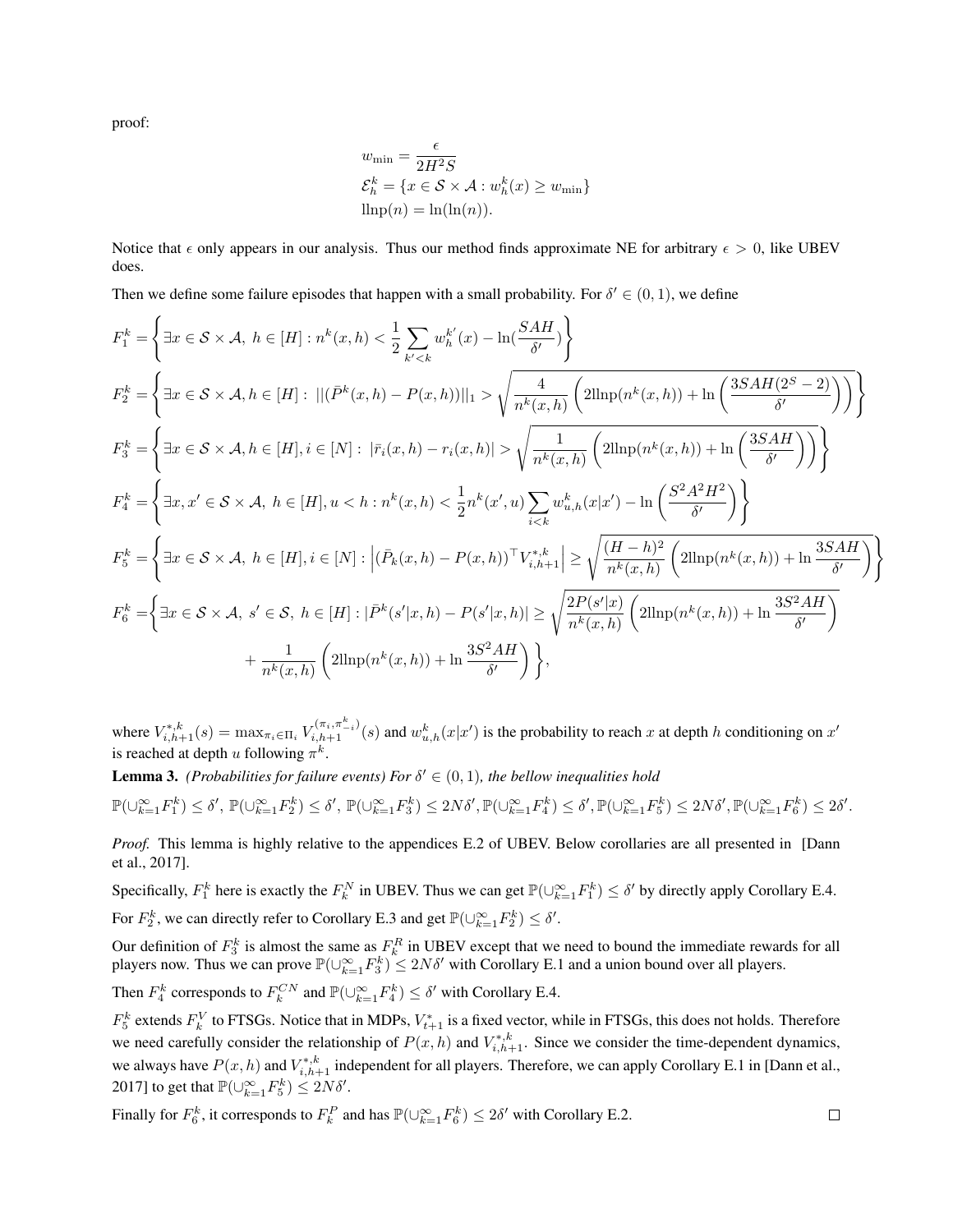Then we define the union of all these failure events as

$$
F = \cup_k [F_1^k \cup F_2^k \cup F_3^k \cup F_4^k \cup F_5^k \cup F_6^k].
$$

We can get the conclusion that  $\mathbb{P}(F) \le \delta$  with lemma 3 and letting  $\delta' = \delta/(4N+5)$ . That is the supplement set of *F*, denoted as  $F^c$ , happens with a probability at least  $1 - \delta$ .

## C.2 Property 1 requirement

We choose the bonus function as

$$
\phi^{UPAC} = (H+1)\sqrt{\frac{2\ln\ln(\max\{e, n^k(s, a, h)\}) + \ln((24N+30)SA/\delta)}{n^k(s, a, h)}}.
$$

On event *Fc*, we have that

$$
|(r_i^k(s, a, h) - \bar{r}_i^k(s, a, h)) + (P^k(s, a, h) - \bar{P}^k(s, a, h))' V_{i, h+1}^{*, k}|
$$
  
\n
$$
\leq |(r_i^k(s, a, h) - \bar{r}_i^k(s, a, h))| + |(P^k(s, a, h) - \bar{P}^k(s, a, h))' V_{i, h+1}^{*, k}|
$$
  
\n
$$
\leq b_h^k(s, a),
$$

where the last inequality holds using the definition of  $F_3^k$  and  $F_5^k$ .

Therefore, our design of  $\phi^{UPAC}$  satisfies Property 1.

## C.3 Nice and Friendly episodes

Then we define the nice episodes:

**Definition 4.** *Episode k is called nice episode if*  $\forall x \in S \times A$ , *at least one of the below two conditions holds:* 

(1) 
$$
w_h^k(x) < w_{\min}, \forall h \in [H];
$$
  
\n(2)  $\frac{1}{4} \sum_{i < k} \sum_{h'=1}^H w_{h'}^i(x) \ge \ln(\frac{SAH}{\delta'}).$ 

Next we define friendly episodes:

**Definition 5.** *Episode k is called friendly episode if*  $\forall x, x' \in S \times A$ *, at least one of the below two conditions holds:* 

(1) 
$$
w_{u,h}^k(x|x') < w_{\min}, \forall h \in [H];
$$
  
\n(2)  $\frac{1}{4} \sum_{i \le k} \sum_{h'=1}^H w_{u,h}^k(x|x') \ge H \ln(\frac{S^2 A^2 H^2}{\delta}).$ 

This is exactly the same as the definition in UBEV.

With Lemma E.2 in [Dann et al., 2017] we can bound the number of episodes that are not nice or friendly on  $F^c$ .

Lemma 4. *(Sample complexity for non-nice episodes) On F<sup>c</sup>, the number of episodes which are not nice is no more than*

$$
\frac{6H^3S^2A}{\epsilon}\ln\left(\frac{HSA}{\delta'}\right).
$$

Lemma 5. *(Sample complexity for non-friendly episodes) On F<sup>c</sup>, the number of episodes which are not friendly is no more than*

$$
\frac{48H^4S^3A^2}{\epsilon}\ln\left(\frac{H^2S^2A^2}{\delta'}\right).
$$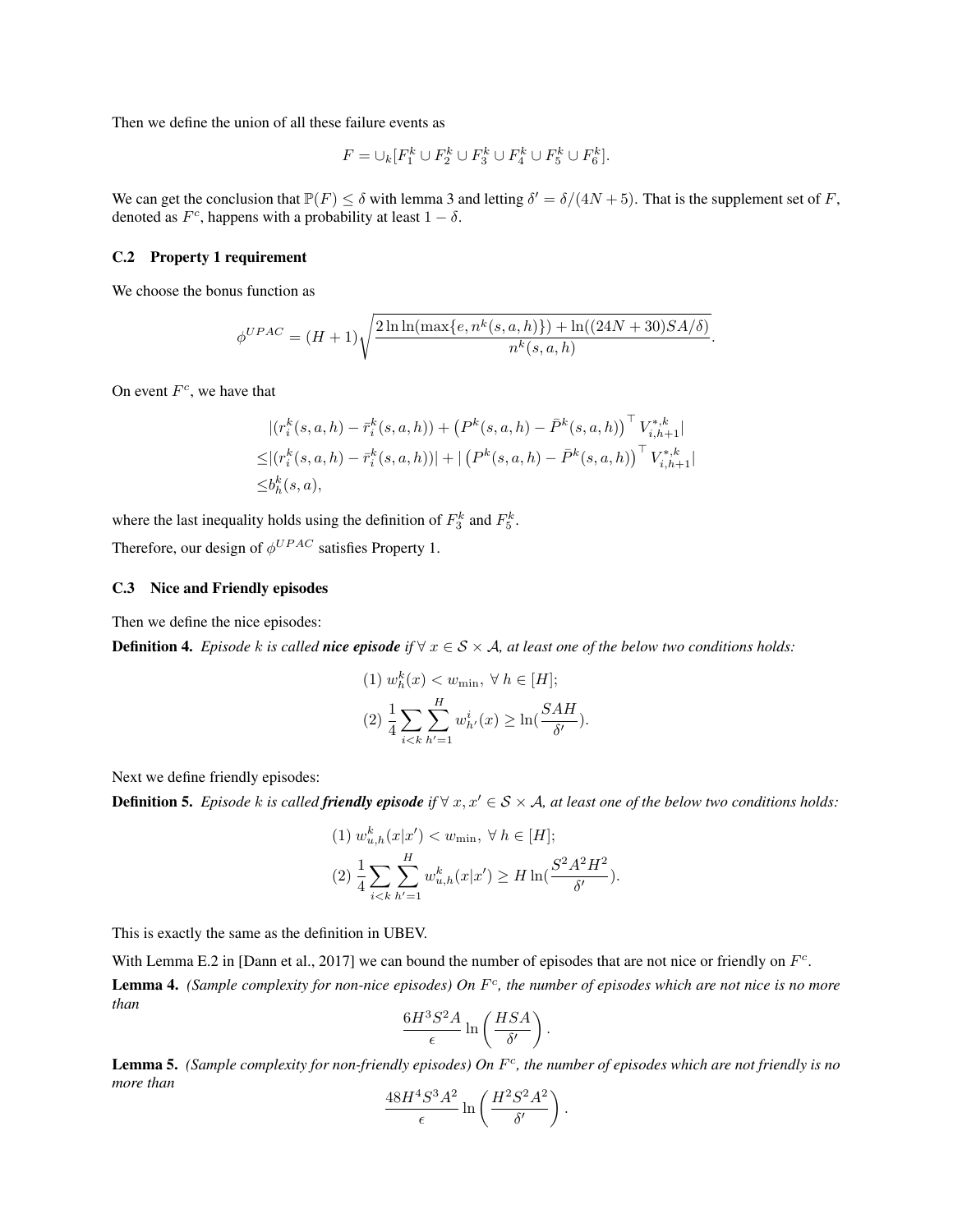Then we can concentrate on nice and friendly episodes.

**Lemma 6.** *(Property of nice episodes) Let*  $r \geq 1$ *. Let*  $D \geq 1$  *be a poly-logarithmic function of relevant parameters. For*  $\epsilon' > 0$  *there are at most* 

$$
\frac{8H^rSA}{\epsilon'^r} \mathrm{polylog}(S,A,H,{\delta'}^{-1}, {\epsilon'}^{-1})
$$

*nice episodes such that*

$$
\sum_{h=1}^{H} \sum_{s \in \mathcal{E}_h^k} w_h^k(x) \left( \frac{\text{llnp}(n^k(x,h)) + D}{n^k(x,h)} \right)^{1/r} > \epsilon'.
$$

This lemma can be directly proved with Lemma E.3 of [Dann et al., 2017]. Lemma 7. *(Property of friendly episodes) On good event F<sup>c</sup>, there are at most*

$$
(\frac{9216}{\epsilon} + 417S) \text{polylog}(S, A, H, {\delta'}^{-1}, {\epsilon'}^{-1})
$$

*friendly episodes such that*

$$
V_{i,1}^{*,k} - V_{i,1}^{\pi^k} \ge \epsilon,
$$

 $if \delta' \leq \frac{3AS^2H}{e^2}$ 

This lemma can be derived from Lemma E.8 of [Dann et al., 2017].

## C.4 The Sample Complexity for One Player

Now we give below lemma:

**Lemma 8.** Following UBVP, with a probability  $1 - \delta$ , for any  $\epsilon > 0$  and any  $i \in [N]$ , the number of episodes that  $\Delta_i^k > \epsilon$  *is at most* 

$$
O\left(\frac{H^4S^2A}{\epsilon^2}\text{polylog}\left(N, H, S, A, \frac{1}{\delta}, \frac{1}{\epsilon}\right)\right).
$$

*Proof.* For arbitrary player  $i \in [N]$ , we can decompose  $\Delta_i^k = V_{i,1}^k(s_1) - V_{i,1}^{\pi^k}(s_1)$  to get

$$
V_{i,1}^{k}(s_{1}) - V_{i,1}^{\pi^{k}}(s_{1})
$$
\n
$$
= \bar{r}_{i}^{k}(s_{1}, \pi(s_{1}, 1), 1) - r_{i}(s_{1}, \pi(s_{1}, 1), 1) + \bar{P}^{k}(s_{1}, \pi(s_{1}, 1), 1)^{\top}V_{i,2}^{k} - P(s_{1}, \pi(s_{1}, 1), 1)^{\top}V_{i,2}^{\pi^{k}} + b_{1}^{k}(s_{1}, \pi(s_{1}, 1))
$$
\n
$$
= (\bar{r}_{i}^{k}(s_{1}, \pi(s_{1}, 1), 1) - r_{i}(s_{1}, \pi(s_{1}, 1)), 1) + (\bar{P}^{k}(s_{1}, \pi(s_{1}, 1), 1) - P(s_{1}, \pi(s_{1}, 1), 1))^{\top}V_{i,2}^{k}
$$
\n
$$
+ P(s_{1}, \pi(s_{1}, 1), 1)^{\top} (V_{i,2}^{k} - V_{i,2}^{\pi^{k}}) + b_{1}^{k}(s_{1}, \pi(s_{1}, 1))
$$
\n
$$
= \sum_{h=1}^{H} \sum_{x \in S \times A} w_{h}^{k}(x) (\bar{r}_{i}^{k}(x, h) - r_{i}(x, h)) + (\bar{P}^{k}(x, h) - P(x, h))^{\top}V_{i,h+1}^{k} + b_{h}^{k}(x))
$$
\n
$$
= \sum_{h=1}^{H} \sum_{x \in S_{h}^{k}} w_{h}^{k}(x) (\bar{r}_{i}^{k}(x, h) - r_{i}(x, h)) + (\bar{P}^{k}(x, h) - P(x, h))^{\top}V_{i,h+1}^{k} + b_{h}^{k}(x))
$$
\n
$$
+ \sum_{h=1}^{H} \sum_{x \notin S_{h}^{k}} w_{h}^{k}(x) (\bar{r}_{i}^{k}(x, h) - r_{i}(x, h)) + (\bar{P}^{k}(x, h) - P(x))^{\top}V_{i,h+1}^{k} + b_{h}^{k}(x, h))
$$
\n
$$
\leq \sum_{h=1}^{H} \sum_{x \in S_{h}^{k}} w_{h}^{k}(x) (\bar{r}_{i}^{k}(x, h) - r_{i}(x, h)) + (\
$$

Recall that we consider deterministic policies here. Thus the second term can be bounded by  $H^2Sw_{\text{min}} = \frac{1}{2}\epsilon$ .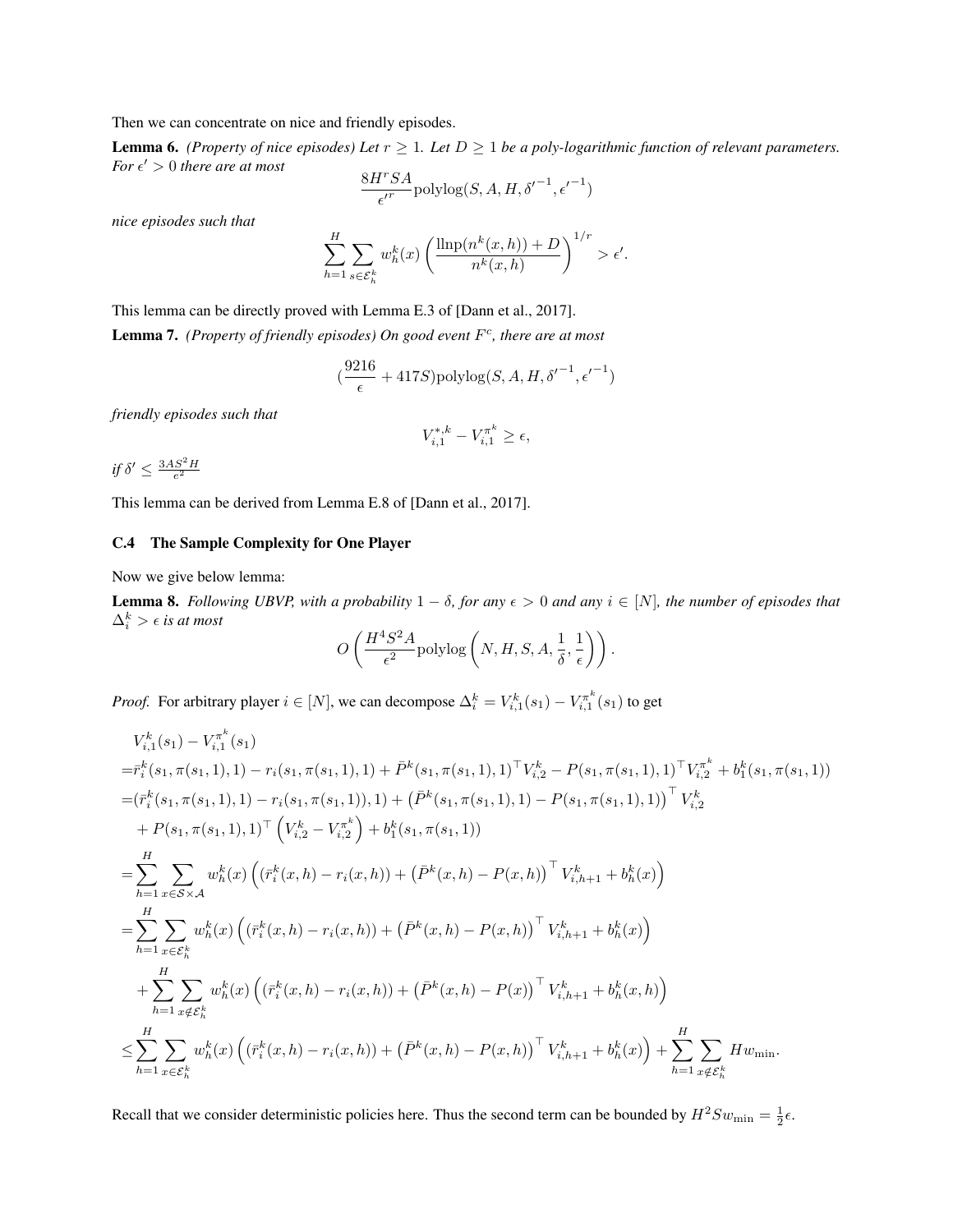Thus we just need to upper bound the first term. Recall that

$$
b_h^k(x) = (H+1)\sqrt{\frac{1}{n^k(x,h)}\left(2\mathrm{llnp}(n^k(x,h)) + \ln\left(\frac{6SAH}{\delta'}\right)\right)}.
$$

We also have that on good event *F<sup>c</sup>*

$$
\left(\bar{P}^k(x,h) - P(x,h)\right)^\top V_{i,h+1}^k \leq ||\bar{P}^k(x,h) - P(x,h)||_1||V_{i,h+1}^k||_\infty
$$
  

$$
\leq \sqrt{\frac{4H^2}{n^k(x,h)} \left(2\text{llnp}(n^k(x,h)) + \ln\left(\frac{3SAH(2^S-2)}{\delta'}\right)\right)}
$$
  

$$
\leq \sqrt{\frac{4H^2S}{n^k(x)}} \left(2\text{llnp}(n^k(x)) + \ln\left(\frac{6SAH}{\delta'}\right)\right)
$$
  

$$
\bar{r}_i^k(x,h) - r_i(x,h) \leq \sqrt{\frac{1}{n^k(x,h)} \left(2\text{llnp}(n^k(x,h)) + \ln\left(\frac{3SAH}{\delta'}\right)\right)}.
$$

Combine them and we get

$$
\sum_{h=1}^{H} \sum_{x \in \mathcal{E}_h^k} w_h^k(x) \left( \left( \bar{r}_i^k(x, h) - r_i(x, h) \right) + \left( \bar{P}^k(x, h) - P(x, h) \right)^\top V_{i, h+1}^k + b_h^k(x) \right)
$$
  

$$
\leq (2H\sqrt{S} + H + 2) \sum_{h=1}^{H} \sum_{s \in \mathcal{E}_h^k} w_h^k(x) \sqrt{\frac{1}{n^k(x, h)} \left( 2\text{llnp}(n^k(x, h)) + \text{ln}\left(\frac{6SAH}{\delta'}\right) \right)}.
$$
 (4)

Then we let  $r = 2$ ,  $D = \ln(6SA/\delta')$  and  $\epsilon' = \epsilon/(4H\sqrt{S} + 2)$ . By applying lemma 6, there are at most

$$
\frac{32HSA(2H\sqrt{S}+1)^2}{\epsilon^2}\mathrm{polylog}(S,A,H,\delta'^{-1},\epsilon^{-1})
$$

nice episodes such that

$$
\sum_{h=1}^{H} \sum_{x \in \mathcal{E}_h^k} w_h^k(s) \left( (\bar{r}^k(x, h) - r(x, h)) + (\bar{P}^k(x, h) - P(x, h))^\top V_{h+1}^{k, U} + b_h^{k, U}(x) \right) > \epsilon.
$$

Therefore, by choosing  $\delta' = \delta/(4N + 5)$ , we finish our proof.

#### C.5 Proof of theorem 1

Here we give the proof of our main theorem. Our target is give the sample complexity of  $L^{\epsilon}$ . Since all players are involved in  $L^{\epsilon}$ , we solve this problem by bounding each player separately.

Recall our definition for the the *best response distance* of player *i* for  $\pi$  as

$$
Bsd_i(\pi) := \max_{\pi'_i \in \Pi_i} V_{i,1}^{(\pi'_i, \pi_{-i})}(s_1) - V_{i,1}^{(\pi)}(s_1).
$$

We rewrite  $L^{\epsilon}$  with  $Bsd_i(\pi^k)$  where  $\pi^k = (\pi_1^k, \pi_2^k, ..., \pi_N^k)$  is the policy tuple used during episode *k*. We now can bound  $L^{\epsilon}$  with

$$
L^{\epsilon} \leq \sum_{k \in \mathbb{N}} \mathbb{I} \left[ \exists i \in [N], Bsd_i(\pi^k) > \epsilon \right].
$$

 $\Box$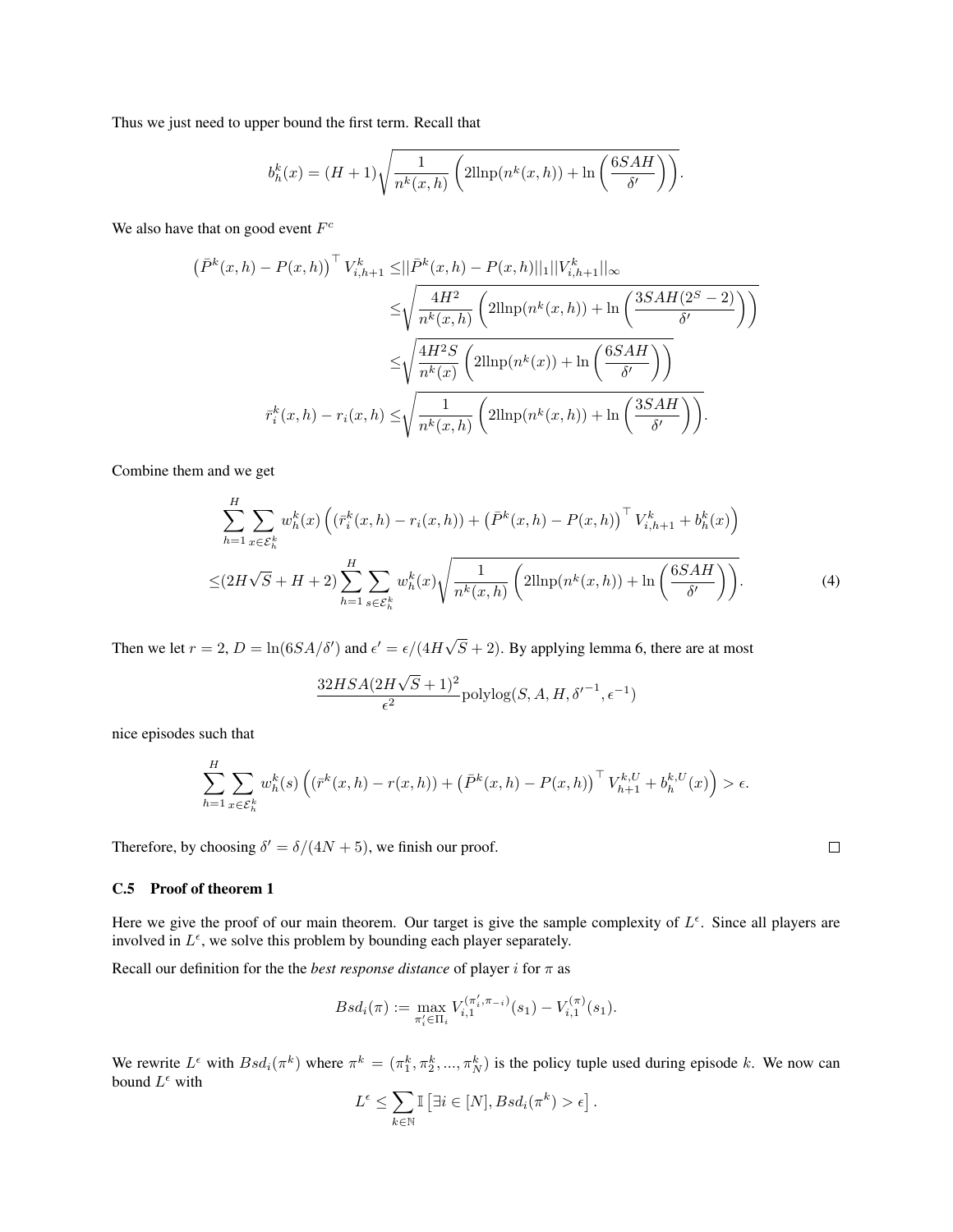It is easy to see that in UBVP, players are symmetric, and thus the result for one can be adapted to the others. Now we consider player *i*,  $i \in [N]$ . Now we define  $\Delta_i^k := V_{i,1}^k(s_1) - V_{i,1}^{\pi^k}(s_1)$ . Now we give the key lemma that connect  $\Delta_i^k$  and  $Bsd_i$ . Our design for UBVP exactly ensure such a good connection. Recall Lemma 2, we have that on good events  $F^c$ , for any  $i \in [N]$ ,  $k \in \mathbb{N}$ ,  $h \in [H]$  and  $s \in \mathcal{S}$ ,

$$
\max_{\pi_i \in \Pi_i} V_{i,h}^{(\pi_1, \pi_{-i}^k)}(s) \le V_{i,h}^k(s).
$$

Lemma 2 can lead to the result that on  $F^c$ , for all  $i \in [N]$ ,

$$
Bsd_i(\pi^k) = \max_{\pi_i \in \Pi_i} V_{i,1}^{(\pi_i, \pi_{-i}^k)}(s_1) - V_{i,1}^{\pi^k}(s_1) \leq \Delta_i^k.
$$

Naturally, on good events *Fc*,

$$
L^\epsilon \leq \sum_{i\in[N]}\sum_{k\in\mathbb{N}}\mathbb{I}\left[\Delta_i^k>\epsilon\right].
$$

Further we notice that applying lemma 6 to the right hand side of  $\delta_i^k$ . This process in fact is independent of the choice of players. That is, this holds for all players at the same time. Hence the sample complexity in lemma 8 is exactly the sample complexity of  $L^{\epsilon}$ . It might be strange that the number of player *N* only appears in the polylog term. A rethinking can remind us that the number of states *S* in fact include the complexity of player numbers implicitly, because *S* is the number of states for all players.

Therefore we finish the proof of first part of theorem 1.

For the second part of the theorem, since the analysis is relies on the exact values of player *i*. We cannot removes the term *N*. Thus from Lemma 7 and Lemma 5, we can get that on good event *F<sup>c</sup>*:

$$
L^{\epsilon} \le O((NS + \frac{N + H^4 S^3 A^2}{\epsilon}) \text{polylog}(N, S, A, H, \delta^{-1}, \epsilon^{-1})).
$$

Therefore we finish the proof.

## D supplementary results for Section 6.2

Recall that we design two  $\phi$  functions as:

$$
\begin{aligned} & \phi^{HPR}_1 = & 8HL\sqrt{1/n^k(s,a,h)}, \\ & \phi^{HPR}_2 = & \sqrt{\frac{8LVar_{s' \sim \bar{P}(s,a,h)}V^k_{i,h+1}(s')}{n^k(s,a,h)}} + \frac{14HL}{3n^k(s,a,h)} + HL\sqrt{1/n^k(s,a,h)} + \sqrt{\frac{8\sum_{s'}\bar{P}(s,a,s',h)C(s')}{n^k(s,a,h)}}, \end{aligned}
$$

where  $C(s') = \min\{10^4 H^3 S^2 A L^2 / n^k(s, a, s', h), H^2\}$  and  $L = \ln(5HSATN/\delta)$ .

We add a term  $HL\sqrt{1/n^k(s, a, h)}$  to bonus 1 and 2 in [Azar et al., 2017] to get the two bonus functions. We add this extra term because we assume reward functions are random functions. Thus we need extra term to upper bound the gap caused by *ri*.

### E Experiment Implementations

Here we give detailed implementations for our empirical results. We give implementations of methods and games.

#### E.1 Methods

With 5 baselines, we implement 6 methods. We list them below.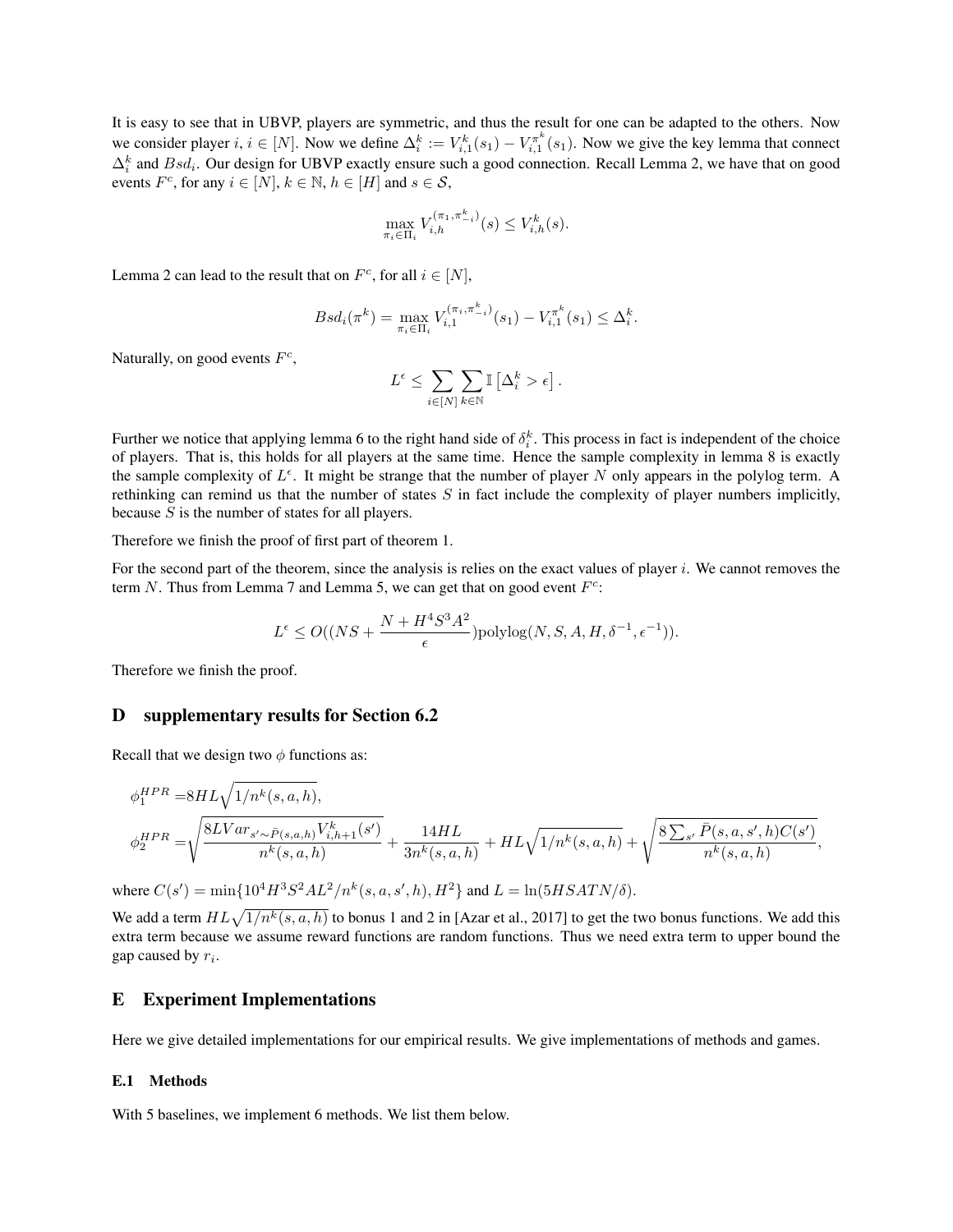

Figure 3: Two-player zero-sum FTSG



Figure 4: Cooperative FTSG

- UBVP: we implement UBVP with bonus function  $\phi_1^H P R$ . Considering that our game only gain rewards at terminal nodes, we can refine this bonus function to be  $\sqrt{\ln(SAt/\delta)/n^k(s, a, h)}$ . We set  $\delta = 0.1$ .
- MCTS [Coulom, 2006]: we implement MCTS in a way similar to UCT. For each node, the upper bounds for *Q* values are constructed by the averaged value and a bonus term. We choose the same bonus function as UBVP.
- NashQ [Hu and Wellman, 2003]: for FTSGs, we implement NashQ by letting each player choose its maximal *Q* values. We use  $\epsilon$ -greedy as its exploration strategy and we choose  $\epsilon = 0.1$ .
- CFR-PSRL [Zhou et al., 2020]: this is also a model-based methods which combines the technique of PSRL. In this method, each player has an exploration strategy to interact with the environment. Each game, there is only one player conducts its exploration strategy. We update all policies when each player has explored for 10 times. Notice that we need to use the average policy, so CFR-PSRL define its policy on histeries, rather than states. However, it can maintain the posterior based on states.
- MCCFROS [Lanctot et al., 2009]: similar to  $\epsilon$ -greedy, MCCFROS also has a probability p to uniform sample actions. We set this *p* to be 0*.*1 for all histories.
- FSPFQI [Heinrich et al., 2015]: for FSPFQI we still define policies on states. We keep a deque of size 100 to be the policy pool. We also use  $\epsilon$ -greedy as the exploration strategy for FSPFQI. We choose  $\epsilon = 0.1$ .

#### E.2 Games

Here we give detailed description of our games.

• Two-player zero-sum FTSG: we choose  $H = 4$  for this game, as shown in Fig. 3. At depth 1 and 3, player 0 takes actions and at depth 2 and 4, player 1 takes actions. There is only one state for depth 1 and all other 3 depths has 2 states. Therefore this game has 7 different states in total. Each player have two actions,  $a_1$  and  $a_2$  to choose. For depth  $h \in [3]$ , each state-action pair  $(s, a)$  has a non-zero probability to reach either states of depth  $h+1$ . For